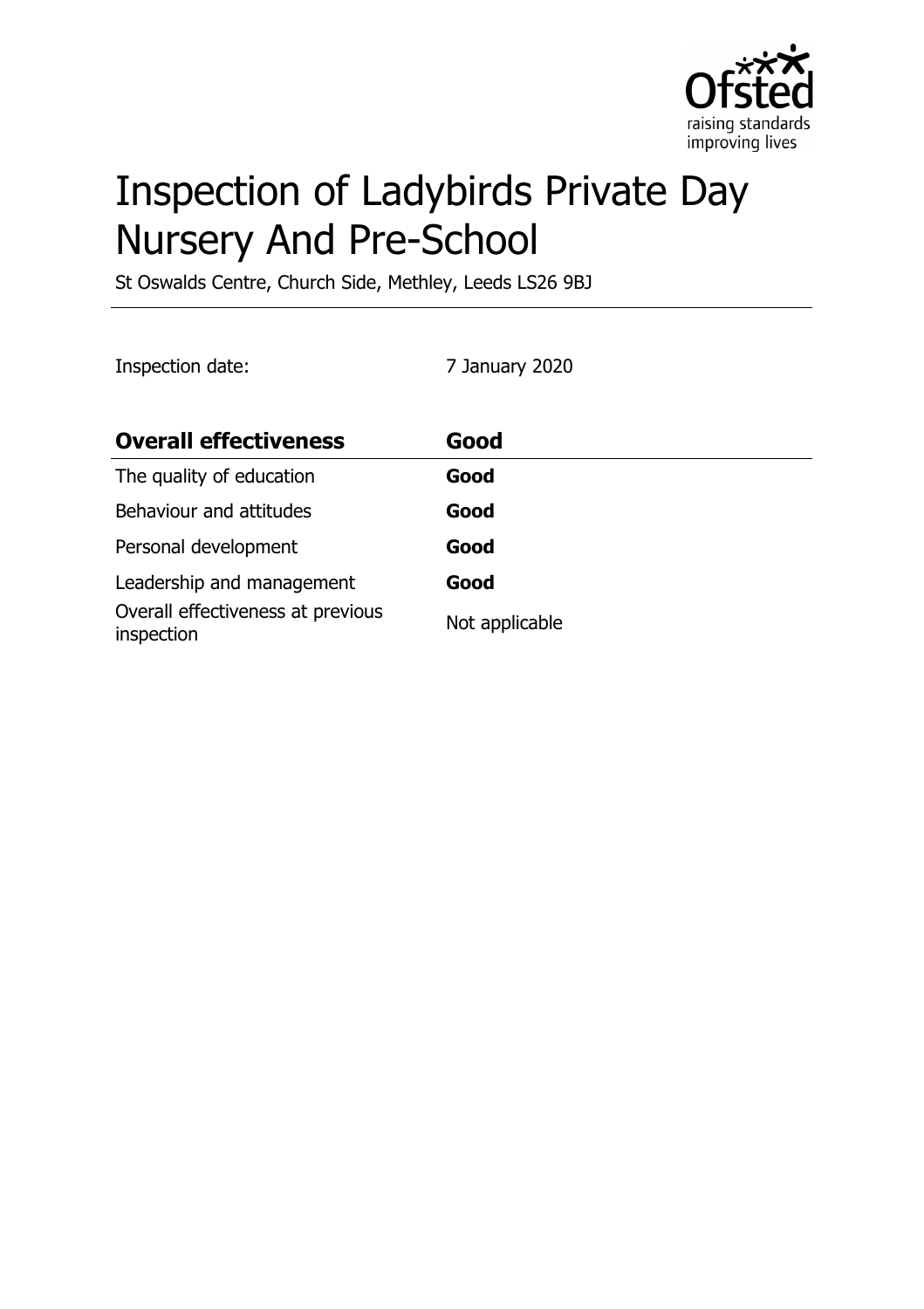

# **What is it like to attend this early years setting?**

### **The provision is good**

Staff create a welcoming and inclusive setting where children thrive. There are a broad range of activities on offer and resources are attractively displayed to ignite children's curiosity. Children are inquisitive and excitedly explore real objects. For example, even very young children learn how to handle china crockery safely as staff host a grand traditional tea party. Older children explore paint and find out what happens when colours mix. They listen to stories with interest and engage in lively discussions about feelings and emotions. Staff teach mathematics particularly well. For instance, they take opportunities that arise to support children to count and calculate as they play. Children learn about the properties of shape through planned activities. They competently identify shapes and are able to talk about the differences between a pentagon and a hexagon.

Staff know children well and develop strong, trusting relationships with them. They work particularly well with specialist professionals to provide excellent levels of support for children with special educational needs and/or disabilities. Children are confident, happy and safe. They listen to staff and respond positively to their instructions and requests. Staff constantly praise children to successfully boost their self-confidence and esteem.

## **What does the early years setting do well and what does it need to do better?**

- There is a strong emphasis on promoting children's communication and language skills. Staff speak clearly and model good conversational skills. They use strategies such as animated facial expressions, gesturing and sign language to support children well. Children are strong communicators.
- Staff carefully observe children to check what they already know and can do. They use this information well to plan challenging activities. Children are keen to have a go and try new things. For example, staff help children to bath the dolls and explain how to put a nappy on, before inviting them to try.
- $\blacksquare$  Children make good progress in their learning and develop many key skills in preparation for future learning and school. Children are very independent. They serve themselves at mealtimes and help to tidy away afterwards.
- $\blacksquare$  Children have many opportunities to play and learn outdoors. They are active and demonstrate good physical skills as they negotiate obstacle courses and practise their ball skills. Children follow good hygiene routines and enjoy nutritious freshly prepared meals and snacks.
- The dedicated manager and her team are committed to continuing to provide high standards of care and education for all children. They meet regularly as a team to reflect on practice and identify areas that can be improved. Parents' and children's views are actively sought, evaluated and acted on to drive continuous improvement.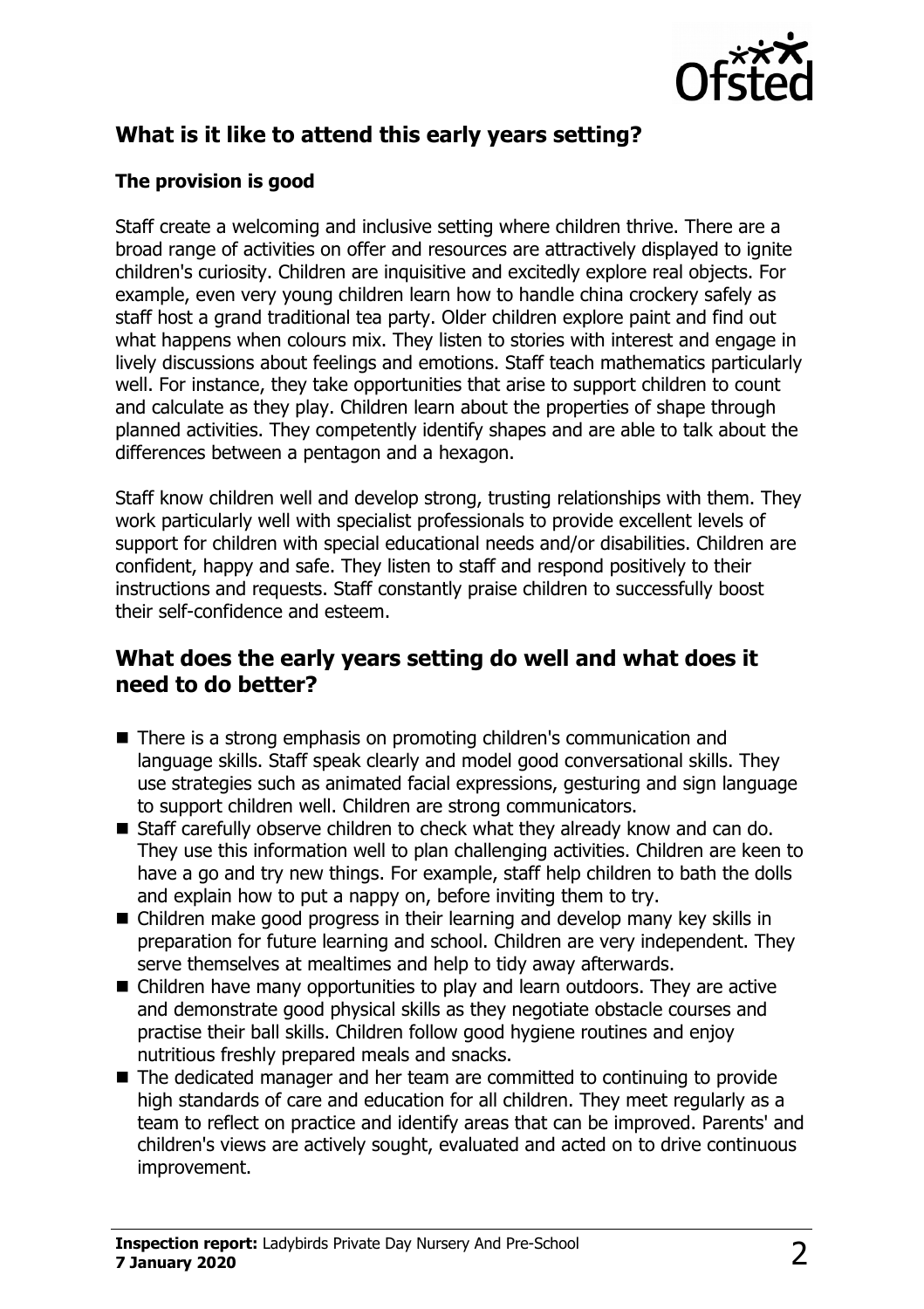

- Children are resourceful and excitedly pretend to make buns as they carefully mix herbs into dough. They act out stories using props and join in with songs and rhymes. This supports their developing literacy skills.
- $\blacksquare$  Staff have good opportunities to develop professionally. For example, they attend training events and engage in webinars. The senior management team often observes staff as they interact with children and provides critical feedback to strengthen their practice and teaching skills further.
- Partnerships with parents are strong. Staff keep them well informed of children's progress through daily discussions, development journals and parents' evenings. They provide parents with useful information and resources to support learning at home.
- $\blacksquare$  Staff have some effective methods in place to share information with schools and other providers when children move between settings. However, they do not exchange detailed information about children's ongoing learning with other settings, where shared care is provided.
- $\blacksquare$  Staff have not fully considered the way in which the daily routine is structured. Consequently, there are a few occasions when children are disrupted from their good learning.
- Children behave very well. Staff involve older children in the setting of rules and sensitively remind them of what they expect. They are positive role models and help children to play amicably together.

# **Safeguarding**

The arrangements for safeguarding are effective.

Stringent recruitment and induction processes are implemented to ensure that staff are suitably checked and vetted. The manager and staff have a good understanding of child protection procedures. They are alert to the possible indicators of abuse and know how to record and report any concerns they may have. Staff are well trained in wider safeguarding matters and understand the importance of monitoring children's attendance. They carry out daily checks to ensure that all areas of the premises are safe and secure.

## **What does the setting need to do to improve?**

#### **To further improve the quality of the early years provision, the provider should:**

- $\blacksquare$  strengthen partnerships with other settings that children attend to promote a more consistent approach in supporting their learning
- $\blacksquare$  help staff to review the daily routines to minimise disruptions to children's good learning and play.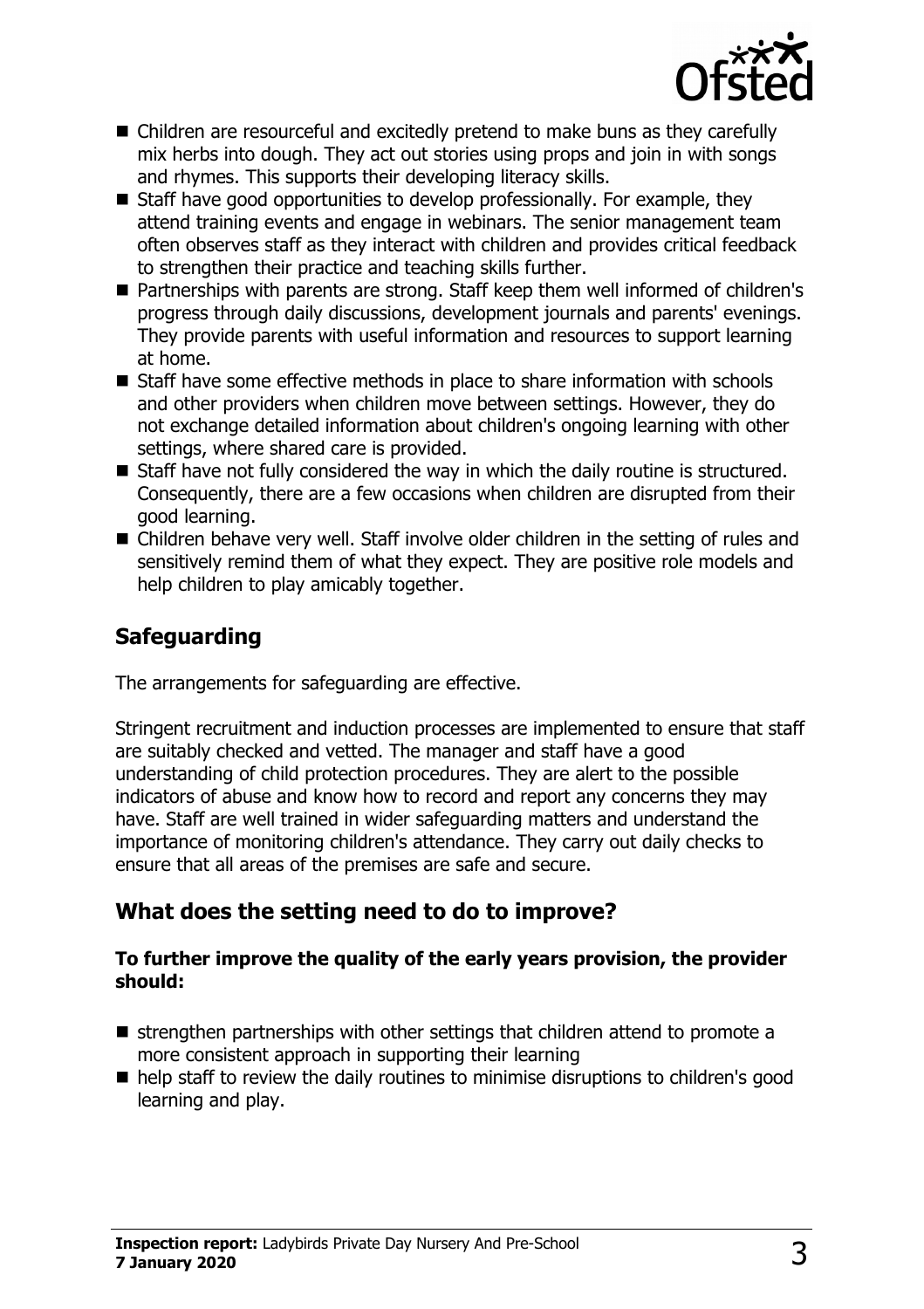

| <b>Setting details</b>                              |                                                        |
|-----------------------------------------------------|--------------------------------------------------------|
| Unique reference number                             | EY551192                                               |
| <b>Local authority</b>                              | Leeds                                                  |
| <b>Inspection number</b>                            | 10133829                                               |
| <b>Type of provision</b>                            | Childcare on non-domestic premises                     |
| <b>Registers</b>                                    | Early Years Register, Compulsory Childcare<br>Register |
| Day care type                                       | Full day care                                          |
| Age range of children                               | $0$ to 5                                               |
| <b>Total number of places</b>                       | 60                                                     |
| Number of children on roll                          | 85                                                     |
| Name of registered person                           | Just Childcare Limited                                 |
| <b>Registered person unique</b><br>reference number | RP900954                                               |
| <b>Telephone number</b>                             | 01977 554443                                           |
| Date of previous inspection                         | Not applicable                                         |

## **Information about this early years setting**

Ladybirds Private Day Nursery And Pre-School registered in 2017. The setting employs 18 members of childcare staff. Of these, 10 hold appropriate early years qualifications at level 2 or above, including two with level 6. The setting opens Monday to Friday from 7.30am to 6pm. It provides funded early education for two-, three- and four-year-old children.

## **Information about this inspection**

#### **Inspector**

Susie Prince

#### **Inspection activities**

- $\blacksquare$  The inspector had a tour of the setting. She talked to the manager about how the curriculum and early years provision are organised.
- $\blacksquare$  The inspector observed the quality of teaching both indoors and outdoors, and assessed the impact this has on children's learning.
- $\blacksquare$  The inspector jointly evaluated an activity with the manager.
- The inspector held a meeting with the manager and discussed the setting's evaluation procedures and plans for improvement. She looked at evidence of staff suitability and a sample of relevant documentation.
- The inspector talked to parents, children and staff and considered their views.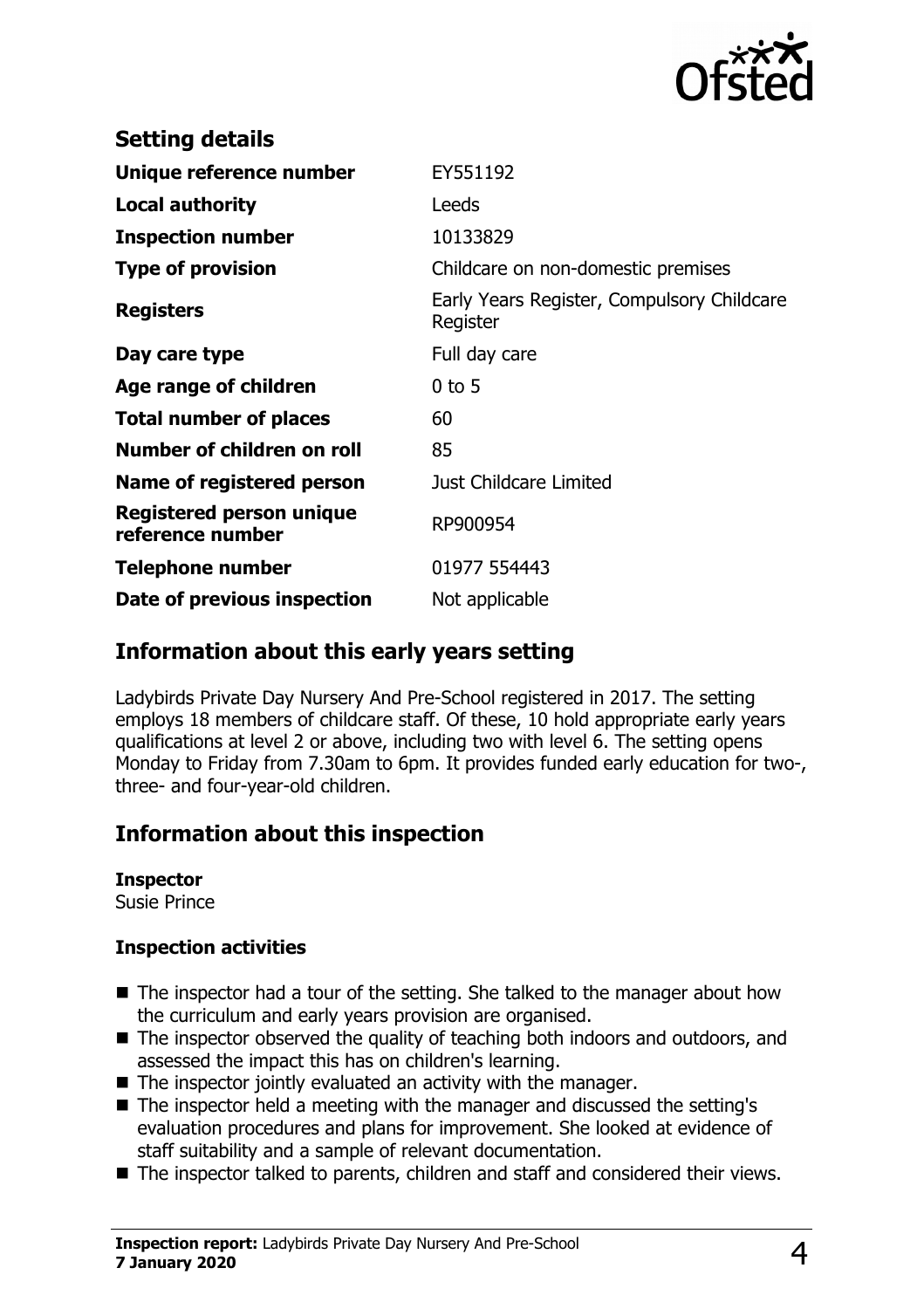

We carried out this inspection under sections 49 and 50 of the Childcare Act 2006 on the quality and standards of provision that is registered on the Early Years Register. The registered person must ensure that this provision complies with the statutory framework for children's learning, development and care, known as the early years foundation stage.

If you are not happy with the inspection or the report, you can [complain to Ofsted.](http://www.gov.uk/complain-ofsted-report)